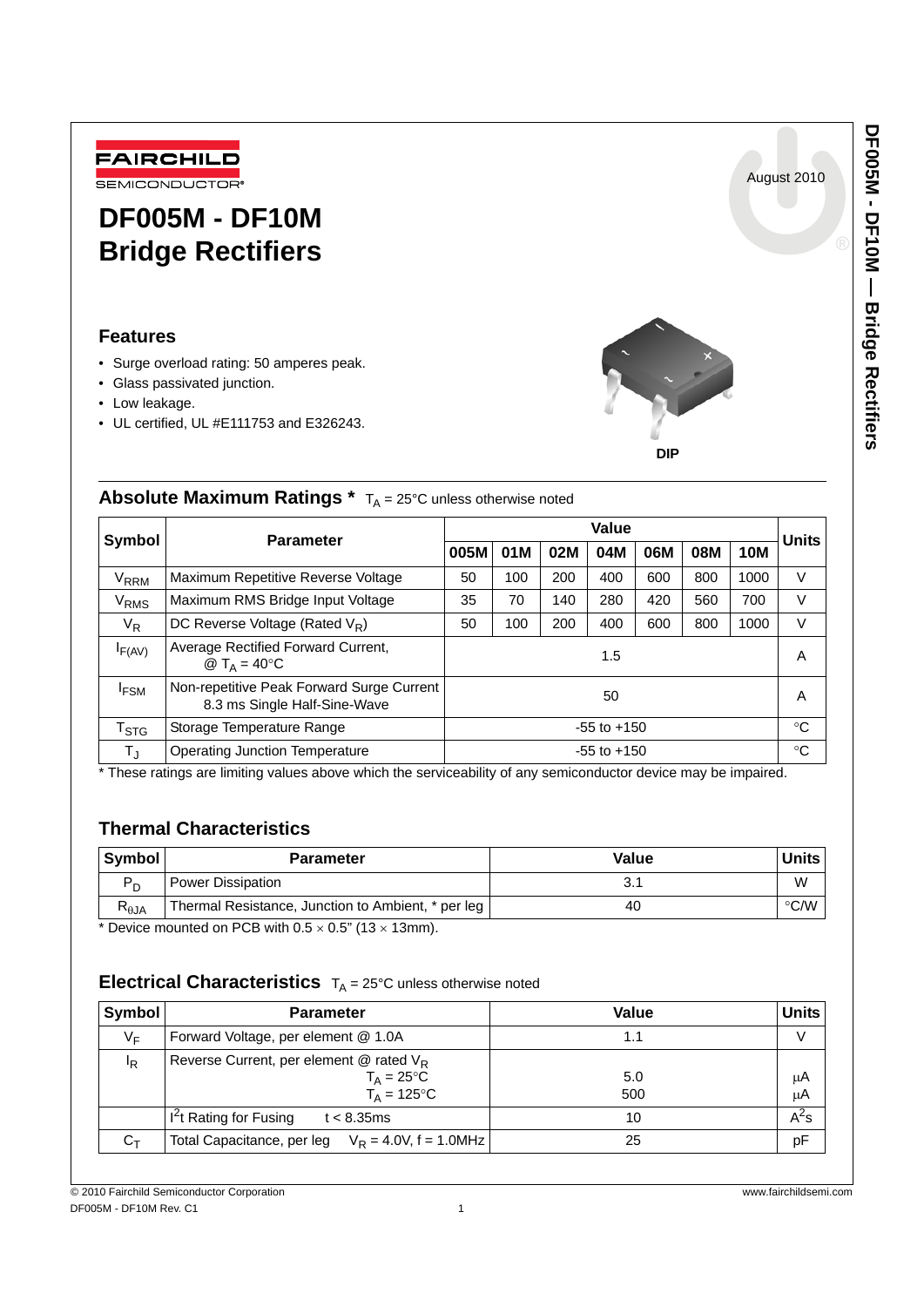# **Typical Performance Characteristics**







Figure 1. Non-Repetitive Surge Current Figure 2. Forward Current Derating Curve



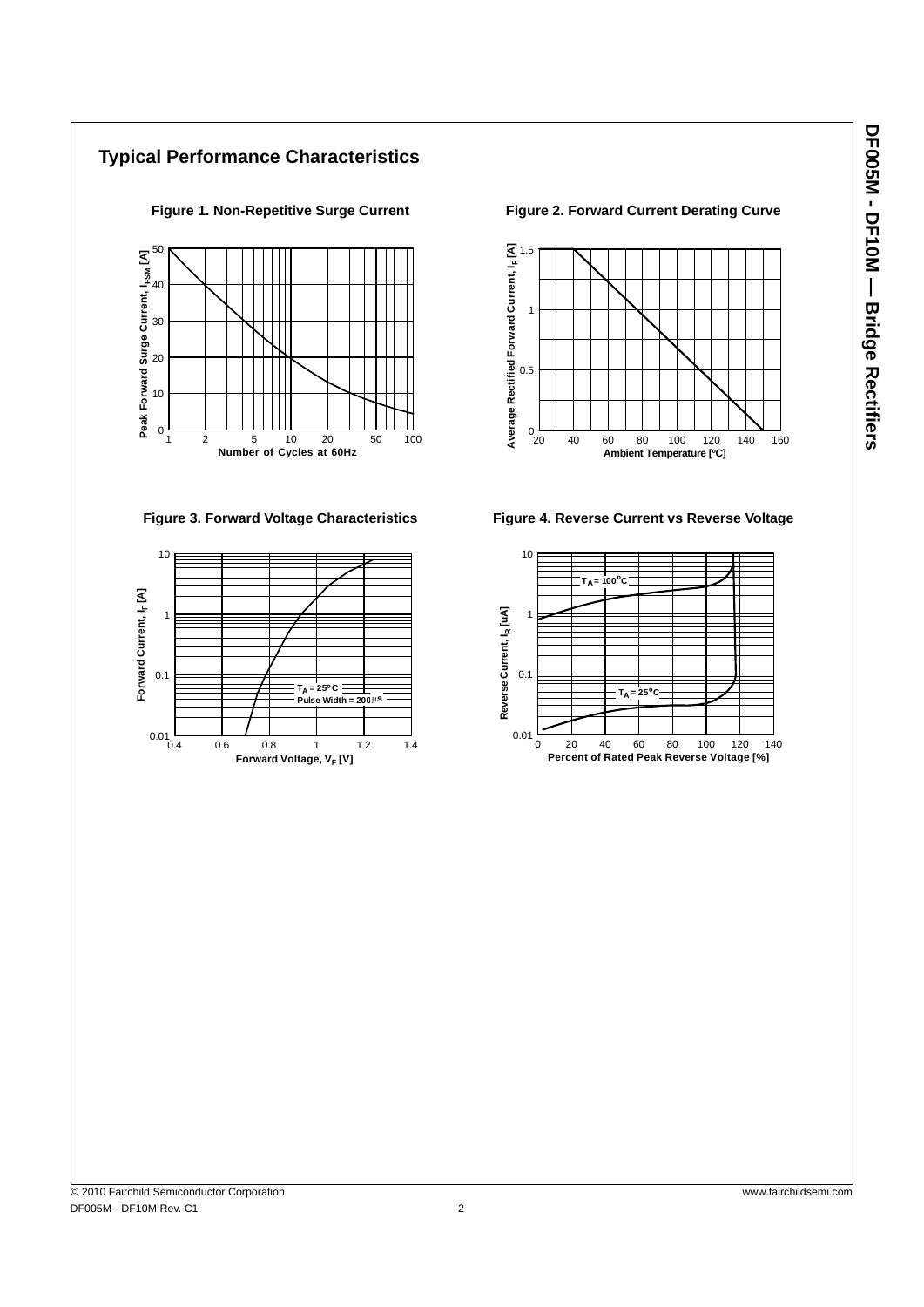# **FAIRCHILD**

### **SEMICONDUCTOR**

#### **TRADEMARKS**

The following includes registered and unregistered trademarks and service marks, owned by Fairchild Semiconductor and/or its global subsidiaries, and is not intended to be an exhaustive list of all such trademarks. SYSTEM<sup>®\*</sup>

|                                                       | F-PFS™                  |                                        |
|-------------------------------------------------------|-------------------------|----------------------------------------|
| AccuPower™                                            | FRFET <sup>®</sup>      | Power-SPM™<br>PowerTrench <sup>®</sup> |
| Auto-SPM™                                             | <b>SM</b>               |                                        |
| <b>Build it Now™</b>                                  | Global Power Resource   | PowerXS™                               |
| CorePLUS™                                             | Green FPS™              | Programmable Active Droop™             |
| CorePOWER™                                            | Green FPS™ e-Series™    | $QFET^{\otimes}$                       |
| CROSSVOLT <sup>™</sup>                                | Gmax <sup>™</sup>       | QS™                                    |
| CTL™                                                  | GTO™                    | Quiet Series™                          |
| Current Transfer Logic™                               | IntelliMAX™             | RapidConfigure™                        |
| DEUXPEED <sup>®</sup>                                 | ISOPLANAR™              |                                        |
| Dual Cool™                                            | MegaBuck™               | Saving our world, 1mW/W/kW at a time™  |
| EcoSPARK <sup>®</sup>                                 | MICROCOUPLER™           |                                        |
| EfficientMax™                                         | MicroFET™               | SignalWise™                            |
| ESBC™                                                 | MicroPak™               | SmartMax <sup>™</sup>                  |
| $\check{\bm{\mathsf{F}}}^{\scriptscriptstyle{\circ}}$ |                         | <b>SMART START™</b>                    |
|                                                       | MicroPak2™              | $SPM^{\circledR}$                      |
| Fairchild®                                            | MillerDrive™            | STEALTH™                               |
| Fairchild Semiconductor®                              | MotionMax™              | SuperFET™                              |
| FACT Quiet Series™                                    | Motion-SPM™             | SuperSOT <sup>™</sup> -3               |
| FACT <sup>®</sup>                                     | OptoHiT™                | SuperSOT <sup>™</sup> -6               |
| $FAST^{\circledR}$                                    | OPTOLOGIC <sup>®</sup>  | SuperSOT <sup>™-8</sup>                |
| FastvCore™                                            | OPTOPLANAR <sup>®</sup> | SupreMOS <sup>®</sup>                  |
| FETBench™                                             |                         | SyncFET™                               |
| FlashWriter <sup>®*</sup>                             |                         | Sync-Lock™                             |
| <b>FPS™</b>                                           | <b>PDP SPM™</b>         |                                        |

\* Trademarks of System General Corporation, used under license by Fairchild Semiconductor.

### **DISCLAIMER**

FAIRCHILD SEMICONDUCTOR RESERVES THE RIGHT TO MAKE CHANGES WITHOUT FURTHER NOTICE TO ANY PRODUCTS HEREIN TO IMPROVE RELIABILITY, FUNCTION, OR DESIGN. FAIRCHILD DOES NOT ASSUME ANY LIABILITY ARISING OUT OF THE APPLICATION OR USE OF ANY PRODUCT OR CIRCUIT DESCRIBED HEREIN; NEITHER DOES IT CONVEY ANY LICENSE UNDER ITS PATENT RIGHTS, NOR THE RIGHTS OF OTHERS. THESE SPECIFICATIONS DO NOT EXPAND THE TERMS OF FAIRCHILD'S WORLDWIDE TERMS AND CONDITIONS, SPECIFICALLY THE WARRANTY THEREIN, WHICH COVERS THESE PRODUCTS.

#### **LIFE SUPPORT POLICY**

FAIRCHILD'S PRODUCTS ARE NOT AUTHORIZED FOR USE AS CRITICAL COMPONENTS IN LIFE SUPPORT DEVICES OR SYSTEMS WITHOUT THE EXPRESS WRITTEN APPROVAL OF FAIRCHILD SEMICONDUCTOR CORPORATION.

#### As used herein:

- 1. Life support devices or systems are devices or systems which, (a) are intended for surgical implant into the body or (b) support or sustain life, and (c) whose failure to perform when properly used in accordance with instructions for use provided in the labeling, can be reasonably expected to result in a significant injury of the user.
- 2. A critical component in any component of a life support, device, or system whose failure to perform can be reasonably expected to cause the failure of the life support device or system, or to affect its safety or effectiveness.

The Power Franchise<sup>®</sup><br> **D**<sup>the</sup><br> **D**<sup>t</sup>

TinyBoost™ TinyBuck™ TinyCalc<sup>™</sup> TinyLogic® **TINYOPTO**™ TinyPower™ TinyPWM™ TinyWire™ TriFault Detect™ **TRUECURRENT™**\*

franchise

 $\mu$ SerDes™<br>
PSerDes UHC<sup>®</sup> Ultra FRFET<sup>™</sup> **UniFFT**<sup>W</sup> VCX™ VisualMax<sup>™</sup> XS™

#### **ANTI-COUNTERFEITING POLICY**

Fairchild Semiconductor Corporation's Anti-Counterfeiting Policy. Fairchild's Anti-Counterfeiting Policy is also stated on our external website, www.fairchildsemi.com, under Sales Support.

Counterfeiting of semiconductor parts is a growing problem in the industry. All manufacturers of semiconductor products are experiencing counterfeiting of their parts. Customers who inadvertently purchase counterfeit parts experience many problems such as loss of brand reputation, substandard performance, failed applications, and increased cost of production and manufacturing delays. Fairchild is taking strong measures to protect ourselves and our customers from the proliferation of counterfeit parts. Fairchild strongly encourages customers to purchase Fairchild parts either directly from Fairchild or from Authorized Fairchild Distributors who are listed by country on our web page cited above. Products customers buy either from Fairchild directly or from Authorized Fairchild Distributors are genuine parts, have full traceability, meet Fairchild's quality standards for handling and storage and provide access to Fairchild's full range of up-to-date technical and product information. Fairchild and our Authorized Distributors will stand behind all warranties and will appropriately address any warranty issues that may arise. Fairchild will not provide any warranty coverage or other assistance for parts bought from Unauthorized Sources. Fairchild is committed to combat this global problem and encourage our customers to do their part in stopping this practice by buying direct or from authorized distributors.

at any time without notice to improve the design. Obsolete Not In Production Datasheet contains specifications on a product that is discontinued by Fairchild Semiconductor. The datasheet is for reference information only.

### **PRODUCT STATUS DEFINITIONS**

| <b>Definition of Terms</b> |                         |                                                                                                                                                                                                        |  |  |  |
|----------------------------|-------------------------|--------------------------------------------------------------------------------------------------------------------------------------------------------------------------------------------------------|--|--|--|
| Datasheet Identification   | <b>Product Status</b>   | <b>Definition</b>                                                                                                                                                                                      |  |  |  |
| Advance Information        | Formative / In Design   | Datasheet contains the design specifications for product development. Specifications may change in<br>any manner without notice.                                                                       |  |  |  |
| Preliminary                | <b>First Production</b> | Datasheet contains preliminary data; supplementary data will be published at a later date. Fairchild<br>Semiconductor reserves the right to make changes at any time without notice to improve design. |  |  |  |
| No Identification Needed   | <b>Full Production</b>  | Datasheet contains final specifications. Fairchild Semiconductor reserves the right to make changes                                                                                                    |  |  |  |

Rev. I49